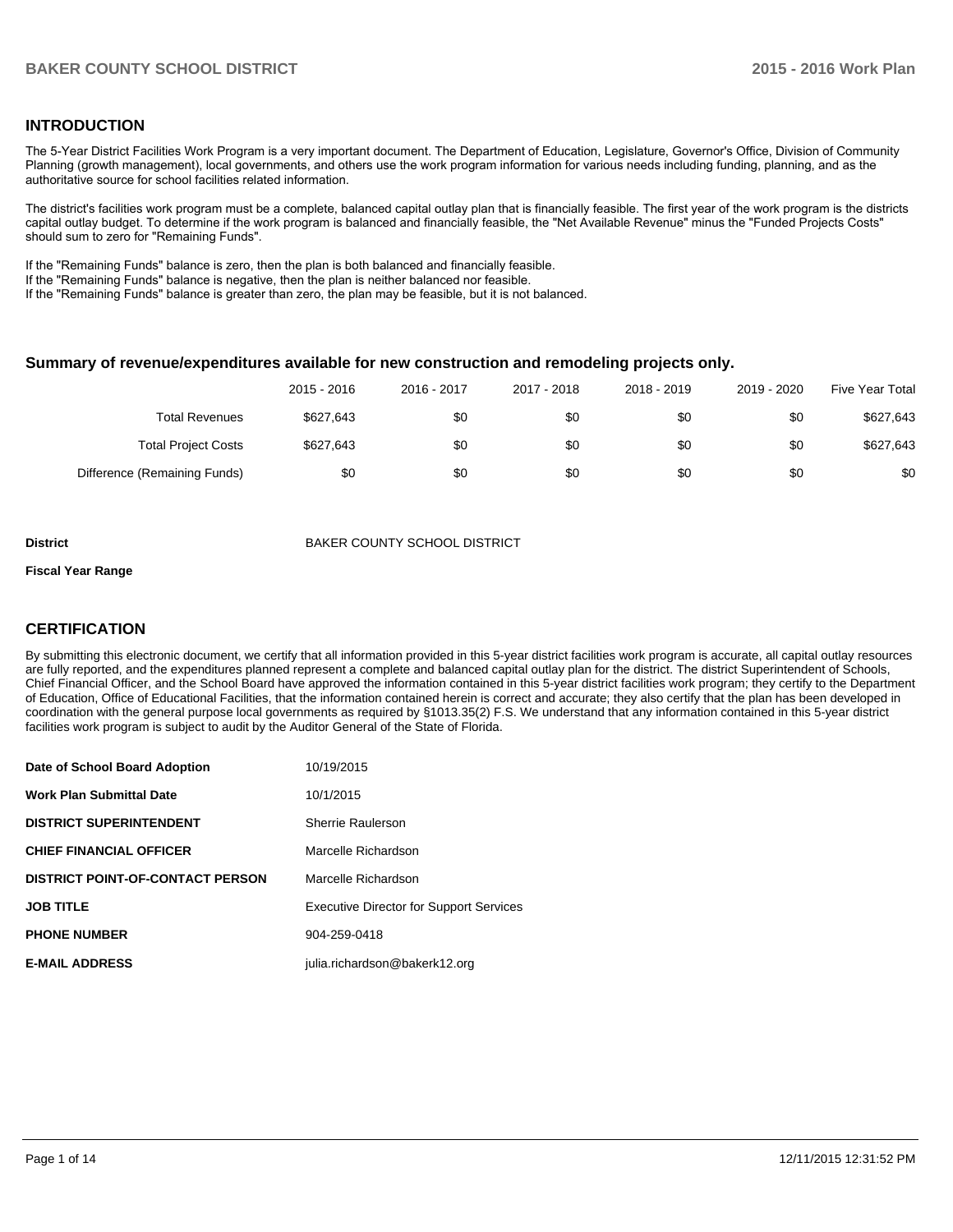# **Expenditures**

#### **Expenditure for Maintenance, Repair and Renovation from 1.50-Mills and PECO**

Annually, prior to the adoption of the district school budget, each school board must prepare a tentative district facilities work program that includes a schedule of major repair and renovation projects necessary to maintain the educational and ancillary facilities of the district.

|                                  | Item                                                                                                                                                                                                                                                                   | $2015 - 2016$<br><b>Actual Budget</b> | 2016 - 2017<br>Projected | 2017 - 2018<br>Projected | 2018 - 2019<br>Projected | 2019 - 2020<br>Projected | <b>Total</b> |  |  |  |
|----------------------------------|------------------------------------------------------------------------------------------------------------------------------------------------------------------------------------------------------------------------------------------------------------------------|---------------------------------------|--------------------------|--------------------------|--------------------------|--------------------------|--------------|--|--|--|
| <b>HVAC</b>                      |                                                                                                                                                                                                                                                                        | \$61,000                              | \$75,000                 | \$100,000                | \$81,198                 | \$100,000                | \$417,198    |  |  |  |
|                                  | Locations: BAKER SENIOR HIGH, J FRANKLIN KELLER INTERMEDIATE, NEW MACCLENNY ELEMENTARY                                                                                                                                                                                 |                                       |                          |                          |                          |                          |              |  |  |  |
| Flooring                         |                                                                                                                                                                                                                                                                        | \$10,000                              | \$50,000                 | \$25,000                 | \$25,000                 | \$25,000                 | \$135,000    |  |  |  |
|                                  | Locations: BAKER MIDDLE, BAKER SENIOR HIGH, BAKER SUPERINTENDENT'S OFFICE, BAKER SUPPORT SERVICES FACILITY, J FRANKLIN<br>KELLER INTERMEDIATE, MACCLENNY 6TH GRADE CENTER, NEW MACCLENNY ELEMENTARY, PRE-K/KDG CENTER,<br>TRANSPORTATION FACILITY, WESTSIDE ELEMENTARY |                                       |                          |                          |                          |                          |              |  |  |  |
| Roofing                          |                                                                                                                                                                                                                                                                        | \$165,000                             | \$155,597                | \$0                      | \$150,000                | \$200,000                | \$670,597    |  |  |  |
| Locations:                       | BAKER MIDDLE, BAKER SENIOR HIGH, J FRANKLIN KELLER INTERMEDIATE                                                                                                                                                                                                        |                                       |                          |                          |                          |                          |              |  |  |  |
| Safety to Life                   |                                                                                                                                                                                                                                                                        | \$25,000                              | \$50,000                 | \$25,000                 | \$20,000                 | \$25,000                 | \$145.000    |  |  |  |
|                                  | Locations: BAKER MIDDLE, BAKER SENIOR HIGH, BAKER SUPERINTENDENT'S OFFICE, BAKER SUPPORT SERVICES FACILITY, J FRANKLIN<br>KELLER INTERMEDIATE, MACCLENNY 6TH GRADE CENTER, NEW MACCLENNY ELEMENTARY, PRE-K/KDG CENTER,<br>TRANSPORTATION FACILITY, WESTSIDE ELEMENTARY |                                       |                          |                          |                          |                          |              |  |  |  |
| Fencing                          |                                                                                                                                                                                                                                                                        | \$10,000                              | \$25,000                 | \$5.000                  | \$25,000                 | \$5,000                  | \$70,000     |  |  |  |
| Locations:                       | BAKER MIDDLE, BAKER SENIOR HIGH, BAKER SUPERINTENDENT'S OFFICE, BAKER SUPPORT SERVICES FACILITY, J FRANKLIN<br>KELLER INTERMEDIATE, MACCLENNY 6TH GRADE CENTER, NEW MACCLENNY ELEMENTARY, PRE-K/KDG CENTER,<br>TRANSPORTATION FACILITY, WESTSIDE ELEMENTARY            |                                       |                          |                          |                          |                          |              |  |  |  |
| Parking                          |                                                                                                                                                                                                                                                                        | \$161,731                             | \$50,000                 | \$237,413                | \$25,000                 | \$25,000                 | \$499,144    |  |  |  |
| Locations:                       | BAKER MIDDLE, PRE-K/KDG CENTER                                                                                                                                                                                                                                         |                                       |                          |                          |                          |                          |              |  |  |  |
| Electrical                       |                                                                                                                                                                                                                                                                        | \$20,000                              | \$50,000                 | \$10,000                 | \$10,000                 | \$10,000                 | \$100,000    |  |  |  |
| Locations:                       | <b>BAKER MIDDLE, BAKER SENIOR HIGH</b>                                                                                                                                                                                                                                 |                                       |                          |                          |                          |                          |              |  |  |  |
| Fire Alarm                       |                                                                                                                                                                                                                                                                        | \$15,000                              | \$14,403                 | \$5,000                  | \$5.000                  | \$5,000                  | \$44,403     |  |  |  |
|                                  | Locations: BAKER MIDDLE, BAKER SENIOR HIGH, BAKER SUPERINTENDENT'S OFFICE, BAKER SUPPORT SERVICES FACILITY, J FRANKLIN<br>KELLER INTERMEDIATE, MACCLENNY 6TH GRADE CENTER, NEW MACCLENNY ELEMENTARY, PRE-K/KDG CENTER,<br>TRANSPORTATION FACILITY, WESTSIDE ELEMENTARY |                                       |                          |                          |                          |                          |              |  |  |  |
| Telephone/Intercom System        |                                                                                                                                                                                                                                                                        | \$30,000                              | \$10,000                 | \$11,298                 | \$30,000                 | \$5,000                  | \$86,298     |  |  |  |
|                                  | Locations: BAKER MIDDLE, BAKER SENIOR HIGH, BAKER SUPERINTENDENT'S OFFICE, BAKER SUPPORT SERVICES FACILITY, J FRANKLIN<br>KELLER INTERMEDIATE, MACCLENNY 6TH GRADE CENTER, NEW MACCLENNY ELEMENTARY, PRE-K/KDG CENTER,<br>TRANSPORTATION FACILITY, WESTSIDE ELEMENTARY |                                       |                          |                          |                          |                          |              |  |  |  |
| <b>Closed Circuit Television</b> |                                                                                                                                                                                                                                                                        | \$5,000                               | \$10,000                 | \$5,000                  | \$10,000                 | \$5,000                  | \$35,000     |  |  |  |
|                                  | Locations: BAKER MIDDLE, BAKER SENIOR HIGH, J FRANKLIN KELLER INTERMEDIATE, MACCLENNY 6TH GRADE CENTER, NEW MACCLENNY<br>ELEMENTARY, PRE-K/KDG CENTER, WESTSIDE ELEMENTARY                                                                                             |                                       |                          |                          |                          |                          |              |  |  |  |
| Paint                            |                                                                                                                                                                                                                                                                        | \$10,000                              | \$20,000                 | \$15,000                 | \$25,000                 | \$10,000                 | \$80,000     |  |  |  |
| Locations:                       | BAKER MIDDLE, BAKER SENIOR HIGH, BAKER SUPERINTENDENT'S OFFICE, BAKER SUPPORT SERVICES FACILITY, J FRANKLIN<br>KELLER INTERMEDIATE, MACCLENNY 6TH GRADE CENTER, NEW MACCLENNY ELEMENTARY, PRE-K/KDG CENTER,<br>TRANSPORTATION FACILITY, WESTSIDE ELEMENTARY            |                                       |                          |                          |                          |                          |              |  |  |  |
| Maintenance/Repair               |                                                                                                                                                                                                                                                                        | \$57,484                              | \$62,150                 | \$15,000                 | \$200,000                | \$275,015                | \$609,649    |  |  |  |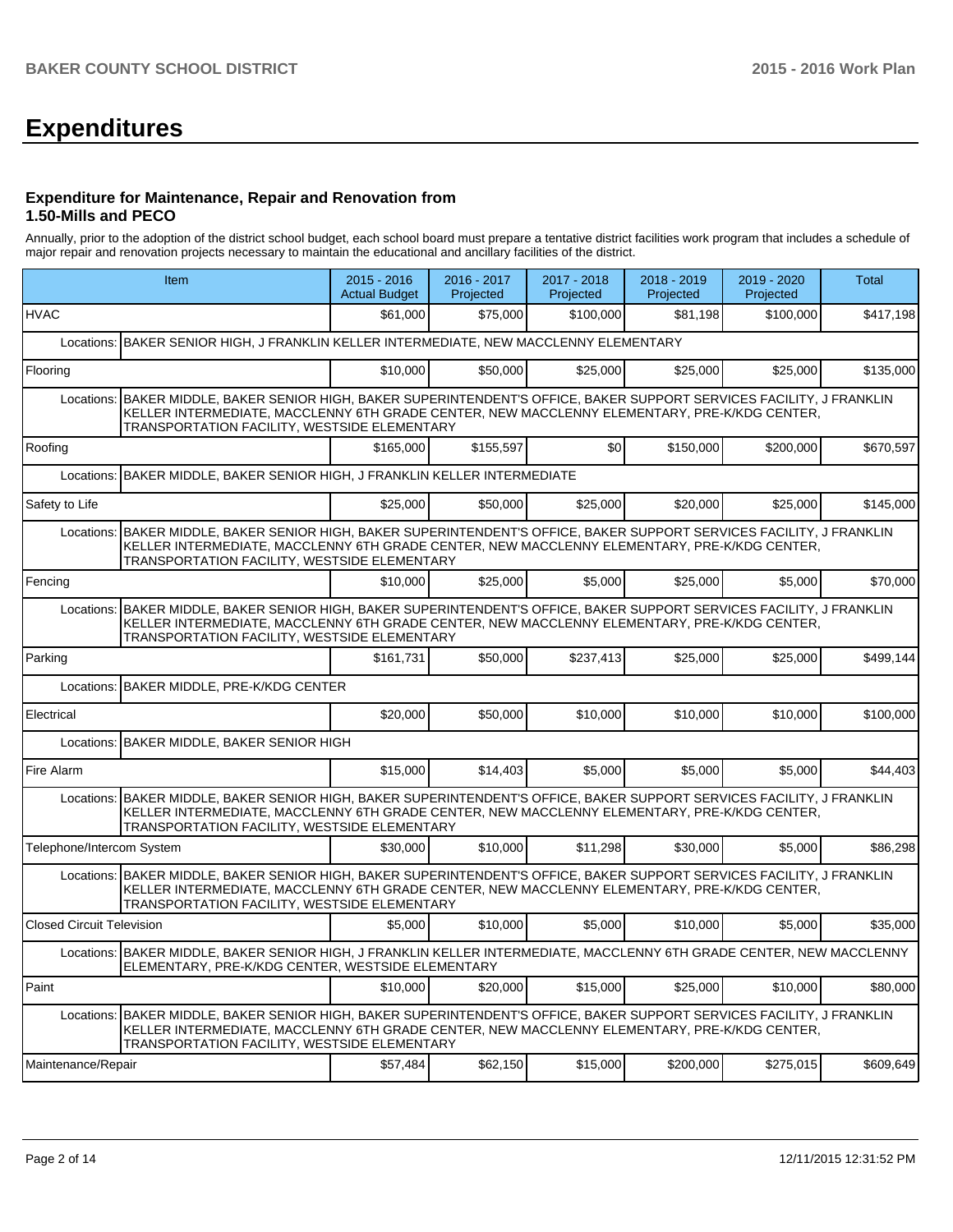Locations: BAKER MIDDLE, BAKER SENIOR HIGH, BAKER SUPERINTENDENT'S OFFICE, BAKER SUPPORT SERVICES FACILITY, J FRANKLIN KELLER INTERMEDIATE, MACCLENNY 6TH GRADE CENTER, NEW MACCLENNY ELEMENTARY, PRE-K/KDG CENTER, TRANSPORTATION FACILITY, WESTSIDE ELEMENTARY

| Total:<br>Sub | \$570.215 | \$572.150 | \$453,711 | \$606,198 | \$690,015 | \$2,892,289 |
|---------------|-----------|-----------|-----------|-----------|-----------|-------------|
|               |           |           |           |           |           |             |

| IPECO Maintenance Expenditures | \$113.013 | \$158.218 | \$175.855 | \$208,422 | \$225.199 | \$880,707        |
|--------------------------------|-----------|-----------|-----------|-----------|-----------|------------------|
| ا :50 Mill Sub Total.          | \$457.202 | \$413,932 | \$277,856 | \$397,776 | \$464,816 | 1,582<br>\$2,011 |

No items have been specified.

|  | Total:<br>. | \$570,215 | \$572.150 | \$453,711 | \$606,198 | \$690.015 | \$2.892.289 |
|--|-------------|-----------|-----------|-----------|-----------|-----------|-------------|
|--|-------------|-----------|-----------|-----------|-----------|-----------|-------------|

### **Local 1.50 Mill Expenditure For Maintenance, Repair and Renovation**

Anticipated expenditures expected from local funding sources over the years covered by the current work plan.

| Item                                                         | 2015 - 2016<br><b>Actual Budget</b> | 2016 - 2017<br>Projected | 2017 - 2018<br>Projected | 2018 - 2019<br>Projected | 2019 - 2020<br>Projected | <b>Total</b> |
|--------------------------------------------------------------|-------------------------------------|--------------------------|--------------------------|--------------------------|--------------------------|--------------|
| Remaining Maint and Repair from 1.5 Mills                    | \$457,202                           | \$413,932                | \$277,856                | \$397,776                | \$464,816                | \$2,011,582  |
| Maintenance/Repair Salaries                                  | \$0                                 | \$0                      | \$0                      | \$0                      | \$0                      | \$0          |
| School Bus Purchases                                         | \$500,000                           | \$530,000                | \$550,000                | \$560,000                | \$570,000                | \$2,710,000  |
| <b>Other Vehicle Purchases</b>                               | \$0                                 | \$0                      | \$0                      | \$0                      | \$0                      | \$0          |
| Capital Outlay Equipment                                     | \$350,000                           | \$286,715                | \$250,000                | \$200,000                | \$200,000                | \$1,286,715  |
| Rent/Lease Payments                                          | \$0                                 | \$0                      | \$0                      | \$0                      | \$0                      | \$0          |
| <b>COP Debt Service</b>                                      | \$200,000                           | \$260,000                | \$260,000                | \$260,000                | \$260,000                | \$1,240,000  |
| Rent/Lease Relocatables                                      | \$0                                 | \$0                      | \$0                      | \$0                      | \$0                      | \$0          |
| <b>Environmental Problems</b>                                | \$5,000                             | \$0                      | \$0                      | \$0                      | \$0                      | \$5,000      |
| ls.1011.14 Debt Service                                      | \$164,411                           | \$164,411                | \$164,411                | \$164,411                | \$164,411                | \$822,055    |
| <b>Special Facilities Construction Account</b>               | \$0                                 | \$0                      | \$0                      | \$0                      | \$0                      | \$0          |
| Premiums for Property Casualty Insurance - 1011.71<br>(4a,b) | \$0                                 | \$0                      | \$0                      | \$0                      | \$0                      | \$0          |
| Qualified School Construction Bonds (QSCB)                   | \$0                                 | \$0                      | \$0                      | \$0                      | \$0                      | \$0          |
| Qualified Zone Academy Bonds (QZAB)                          | \$0                                 | \$0                      | \$0                      | \$0                      | \$0                      | \$0          |
| <b>Local Expenditure Totals:</b>                             | \$1,676,613                         | \$1,655,058              | \$1,502,267              | \$1,582,187              | \$1,659,227              | \$8,075,352  |

## **Revenue**

## **1.50 Mill Revenue Source**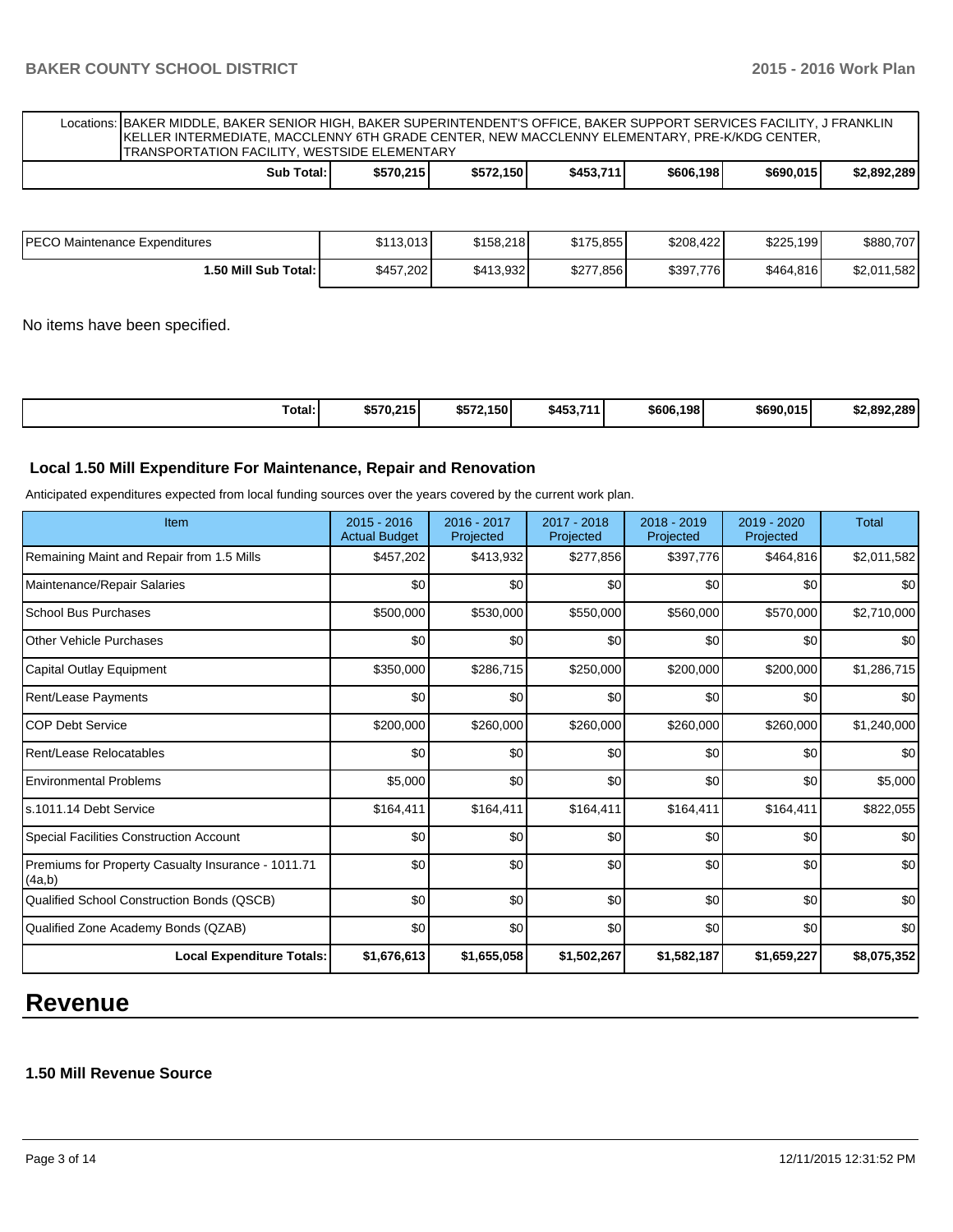Schedule of Estimated Capital Outlay Revenue from each currently approved source which is estimated to be available for expenditures on the projects included in the tentative district facilities work program. All amounts are NET after considering carryover balances, interest earned, new COP's, 1011.14 and 1011.15 loans, etc. Districts cannot use 1.5-Mill funds for salaries except for those explicitly associated with maintenance/repair projects. (1011.71 (5), F.S.)

| <b>Item</b>                                                                         | Fund | $2015 - 2016$<br><b>Actual Value</b> | $2016 - 2017$<br>Projected | $2017 - 2018$<br>Projected | $2018 - 2019$<br>Projected | $2019 - 2020$<br>Projected | <b>Total</b>    |
|-------------------------------------------------------------------------------------|------|--------------------------------------|----------------------------|----------------------------|----------------------------|----------------------------|-----------------|
| (1) Non-exempt property<br>lassessed valuation                                      |      | \$873,648,891                        | \$911,700,000              | \$962,300,000              | \$1,017,800,000            | \$1,071,300,000            | \$4,836,748,891 |
| $(2)$ The Millege projected for<br>discretionary capital outlay per<br>ls.1011.71   |      | 1.50                                 | 1.50 I                     | 1.50                       | 1.50                       | 1.50                       |                 |
| $(3)$ Full value of the 1.50-Mill<br>discretionary capital outlay per<br>ls.1011.71 |      | \$1,467,730                          | \$1,531,656                | \$1,616,664                | \$1,709,904                | \$1,799,784                | \$8,125,738     |
| (4) Value of the portion of the 1.50<br>I-Mill ACTUALLY levied                      | 370  | \$1,258,054                          | \$1,312,848                | \$1,385,712                | \$1,465,632                | \$1,542,672                | \$6,964,918     |
| $(5)$ Difference of lines $(3)$ and $(4)$                                           |      | \$209,676                            | \$218,808                  | \$230,952                  | \$244,272                  | \$257,112                  | \$1,160,820     |

## **PECO Revenue Source**

The figure in the row designated "PECO Maintenance" will be subtracted from funds available for new construction because PECO maintenance dollars cannot be used for new construction.

| Item                                 | Fund | $2015 - 2016$<br><b>Actual Budget</b> | 2016 - 2017<br>Projected | 2017 - 2018<br>Projected | $2018 - 2019$<br>Projected | $2019 - 2020$<br>Projected | Total            |
|--------------------------------------|------|---------------------------------------|--------------------------|--------------------------|----------------------------|----------------------------|------------------|
| <b>IPECO New Construction</b>        | 340  | \$0                                   | \$0                      | \$0                      | \$0 I                      | \$0                        | \$0 <sub>1</sub> |
| <b>PECO Maintenance Expenditures</b> |      | \$113.013                             | \$158.218                | \$175.855                | \$208.422                  | \$225.199                  | \$880.707        |
|                                      |      | \$113,013                             | \$158,218                | \$175,855                | \$208,422                  | \$225.199                  | \$880,707        |

### **CO & DS Revenue Source**

Revenue from Capital Outlay and Debt Service funds.

| <b>Item</b>                                      | Fund | $2015 - 2016$<br><b>Actual Budget</b> | 2016 - 2017<br>Projected | 2017 - 2018<br>Projected | 2018 - 2019<br>Projected | $2019 - 2020$<br>Projected | Total     |
|--------------------------------------------------|------|---------------------------------------|--------------------------|--------------------------|--------------------------|----------------------------|-----------|
| ICO & DS Cash Flow-through<br><b>Distributed</b> | 360  | \$65.390                              | \$65,390                 | \$65,390                 | \$65,390                 | \$65,390                   | \$326,950 |
| ICO & DS Interest on<br>Undistributed CO         | 360  | \$1,165                               | \$1,165                  | \$1,165                  | \$1.165                  | \$1,165                    | \$5,825   |
|                                                  |      | \$66,555                              | \$66,555                 | \$66,555                 | \$66,555                 | \$66,555                   | \$332,775 |

### **Fair Share Revenue Source**

All legally binding commitments for proportionate fair-share mitigation for impacts on public school facilities must be included in the 5-year district work program.

Nothing reported for this section.

#### **Sales Surtax Referendum**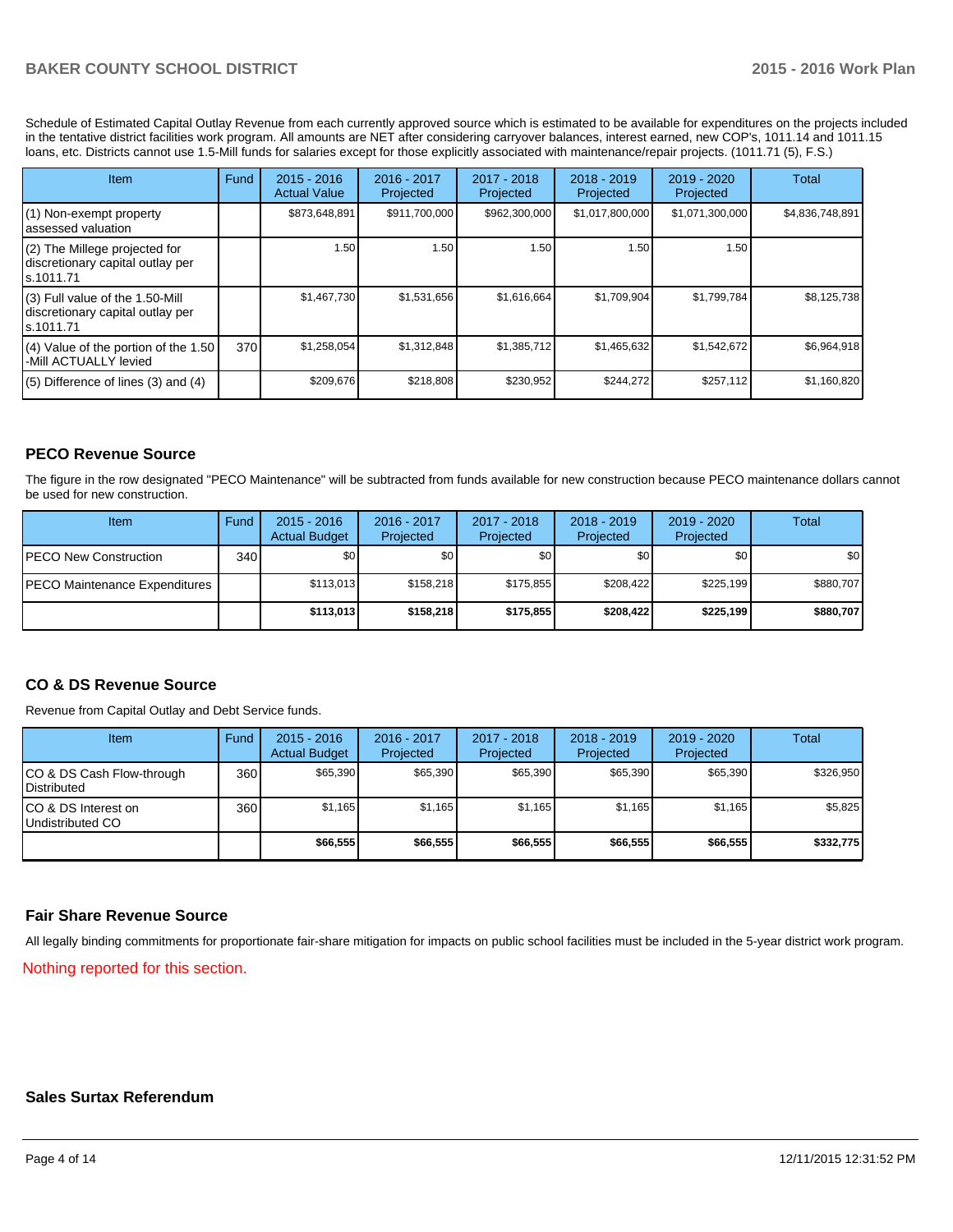Specific information about any referendum for a 1-cent or ½-cent surtax referendum during the previous year.

**Did the school district hold a surtax referendum during the past fiscal year 2014 - 2015?**

No

## **Additional Revenue Source**

Any additional revenue sources

| Item                                                                                                                      | $2015 - 2016$<br><b>Actual Value</b> | 2016 - 2017<br>Projected | 2017 - 2018<br>Projected | 2018 - 2019<br>Projected | 2019 - 2020<br>Projected | <b>Total</b> |
|---------------------------------------------------------------------------------------------------------------------------|--------------------------------------|--------------------------|--------------------------|--------------------------|--------------------------|--------------|
| Proceeds from a s.1011.14/15 F.S. Loans                                                                                   | \$0                                  | \$0                      | \$0                      | \$0                      | \$0                      | \$0          |
| District Bonds - Voted local bond<br>referendum proceeds per s.9, Art VII<br><b>State Constitution</b>                    | \$0                                  | \$0                      | \$0                      | \$0                      | \$0                      | \$0          |
| Proceeds from Special Act Bonds                                                                                           | \$0                                  | \$0                      | \$0                      | \$0                      | \$0                      | \$0          |
| Estimated Revenue from CO & DS Bond<br>Sale                                                                               | \$0                                  | \$0                      | \$0                      | \$0                      | \$0                      | \$0          |
| Proceeds from Voted Capital<br>Improvements millage                                                                       | \$0                                  | \$0                      | \$0                      | \$0                      | \$0                      | \$0          |
| Other Revenue for Other Capital Projects                                                                                  | \$0                                  | \$0                      | \$0                      | \$0                      | \$0                      | \$0          |
| Proceeds from 1/2 cent sales surtax<br>authorized by school board                                                         | \$0                                  | \$0                      | \$0                      | \$0                      | \$0                      | \$0          |
| Proceeds from local governmental<br>infrastructure sales surtax                                                           | \$0                                  | \$0                      | \$0                      | \$0                      | \$0                      | \$0          |
| Proceeds from Certificates of<br>Participation (COP's) Sale                                                               | \$0                                  | \$0                      | \$0                      | \$0                      | \$0                      | \$0          |
| Classrooms First Bond proceeds amount<br>authorized in FY 1997-98                                                         | \$0                                  | \$0                      | \$0                      | \$0                      | \$0                      | \$0          |
| <b>Classrooms for Kids</b>                                                                                                | \$0                                  | \$0                      | \$0                      | \$0                      | \$0                      | \$0          |
| <b>District Equity Recognition</b>                                                                                        | \$0                                  | \$0                      | \$0                      | \$0                      | \$0                      | \$0          |
| <b>Federal Grants</b>                                                                                                     | \$0                                  | \$0                      | \$0                      | \$0                      | \$0                      | \$0          |
| Proportionate share mitigation (actual<br>cash revenue only, not in kind donations)                                       | \$0                                  | \$0                      | \$0                      | \$0                      | \$0                      | \$0          |
| Impact fees received                                                                                                      | \$100,000                            | \$50,000                 | \$50,000                 | \$50,000                 | \$50,000                 | \$300,000    |
| Private donations                                                                                                         | \$0                                  | \$0                      | \$0                      | \$0                      | \$0                      | \$0          |
| Grants from local governments or not-for-<br>profit organizations                                                         | \$0                                  | \$0                      | \$0                      | \$0                      | \$0                      | \$0          |
| Interest, Including Profit On Investment                                                                                  | \$0                                  | \$0                      | \$0                      | \$0                      | \$0                      | \$0          |
| Revenue from Bonds pledging proceeds<br>from 1 cent or 1/2 cent Sales Surtax                                              | \$0                                  | \$0                      | \$0                      | \$0                      | \$0                      | \$0          |
| <b>Total Fund Balance Carried Forward</b>                                                                                 | \$1,155,302                          | \$225,655                | \$0                      | \$0                      | \$0                      | \$1,380,957  |
| General Capital Outlay Obligated Fund<br><b>Balance Carried Forward From Total</b><br><b>Fund Balance Carried Forward</b> | \$0                                  | \$0                      | \$0                      | \$0                      | \$0                      | \$0          |
| <b>Special Facilities Construction Account</b>                                                                            | \$0                                  | \$0                      | \$0                      | \$0                      | \$0                      | \$0          |
| One Cent - 1/2 Cent Sales Surtax Debt<br>Service From Total Fund Balance Carried<br>Forward                               | \$0                                  | \$0                      | \$0                      | \$0                      | \$0                      | \$0          |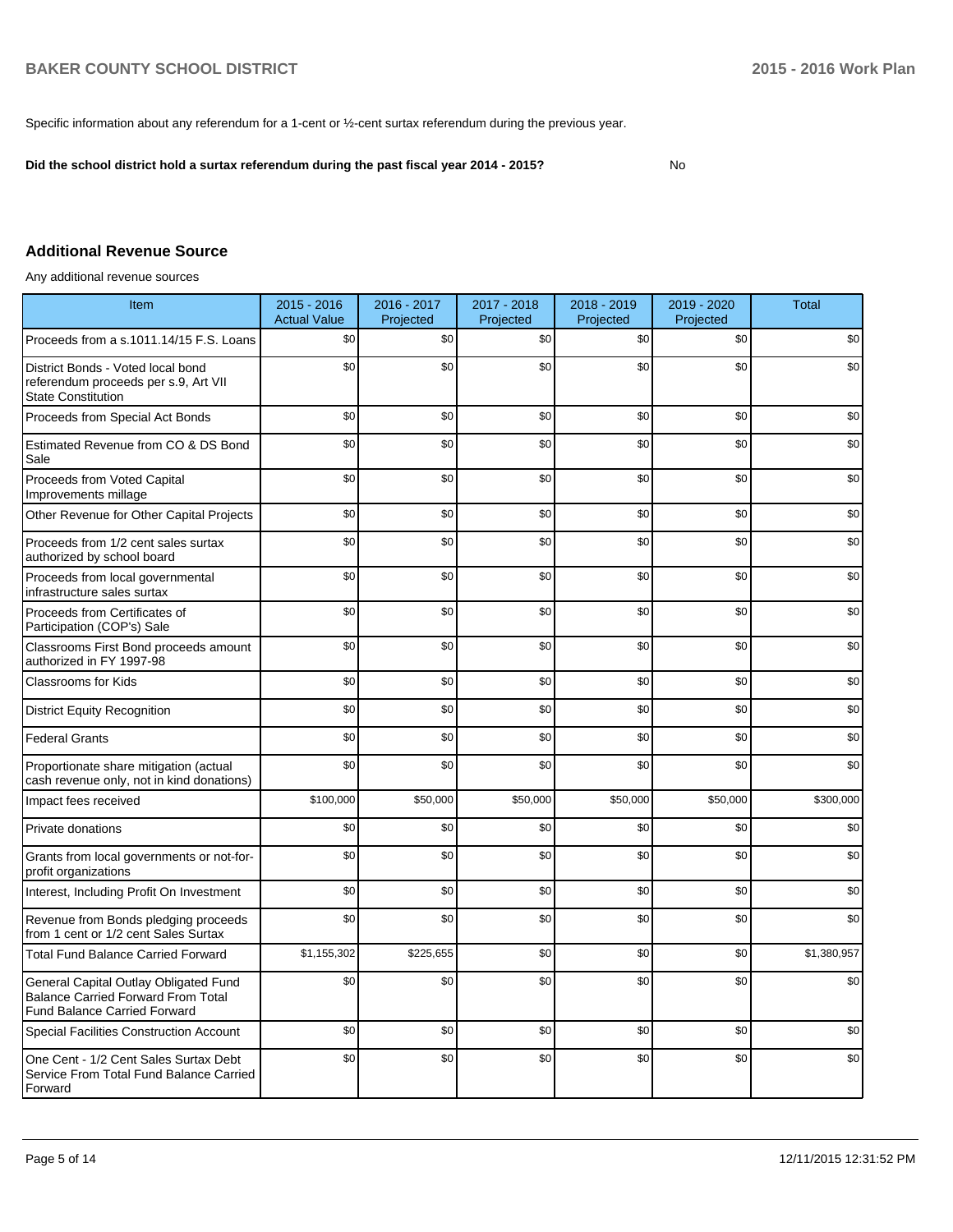| Capital Outlay Projects Funds Balance<br><b>ICarried Forward From Total Fund</b><br><b>Balance Carried Forward</b> | (S275.655) | \$0       | \$0      | \$0 I    | \$0      | (\$275,655) |
|--------------------------------------------------------------------------------------------------------------------|------------|-----------|----------|----------|----------|-------------|
| Subtotall                                                                                                          | \$979.647  | \$275,655 | \$50,000 | \$50,000 | \$50,000 | \$1,405,302 |

## **Total Revenue Summary**

| <b>Item Name</b>                                           | $2015 - 2016$<br><b>Budget</b> | 2016 - 2017<br>Projected | 2017 - 2018<br>Projected | $2018 - 2019$<br>Projected | $2019 - 2020$<br>Projected | <b>Five Year Total</b> |
|------------------------------------------------------------|--------------------------------|--------------------------|--------------------------|----------------------------|----------------------------|------------------------|
| Local 1.5 Mill Discretionary Capital Outlay<br>l Revenue   | \$1,258,054                    | \$1,312,848              | \$1,385,712              | \$1,465,632                | \$1,542,672                | \$6,964,918            |
| PECO and 1.5 Mill Maint and Other 1.5<br>Mill Expenditures | (\$1,676,613)                  | (\$1,655,058)            | (\$1,502,267)            | (\$1,582,187)              | (\$1,659,227)              | $(\$8,075,352)$        |
| PECO Maintenance Revenue                                   | \$113,013                      | \$158.218                | \$175.855                | \$208.422                  | \$225,199                  | \$880.707              |
| <b>Available 1.50 Mill for New</b><br><b>Construction</b>  | $($ \$418,559)                 | (\$342,210)              | $($ \$116,555)           | $($ \$116,555)             | $($ \$116,555)             | (\$1,110,434)          |

| <b>Item Name</b>                      | $2015 - 2016$<br><b>Budget</b> | 2016 - 2017<br>Projected | 2017 - 2018<br>Projected | $2018 - 2019$<br>Projected | 2019 - 2020<br>Projected | <b>Five Year Total</b> |
|---------------------------------------|--------------------------------|--------------------------|--------------------------|----------------------------|--------------------------|------------------------|
| ICO & DS Revenue                      | \$66,555                       | \$66,555                 | \$66,555                 | \$66,555                   | \$66,555                 | \$332,775              |
| <b>IPECO New Construction Revenue</b> | \$0                            | \$0                      | \$0                      | \$0                        | \$0 <sub>1</sub>         | \$0 <sub>1</sub>       |
| Other/Additional Revenue              | \$979,647                      | \$275,655                | \$50,000                 | \$50,000                   | \$50,000                 | \$1,405,302            |
| <b>Total Additional Revenuel</b>      | \$1,046,202                    | \$342,210                | \$116,555                | \$116,555                  | \$116,555                | \$1,738,077            |
| Total Available Revenue               | \$627,643                      | \$0                      | \$0                      | \$0                        | \$0                      | \$627,643              |

# **Project Schedules**

## **Capacity Project Schedules**

A schedule of capital outlay projects necessary to ensure the availability of satisfactory classrooms for the projected student enrollment in K-12 programs.

Nothing reported for this section.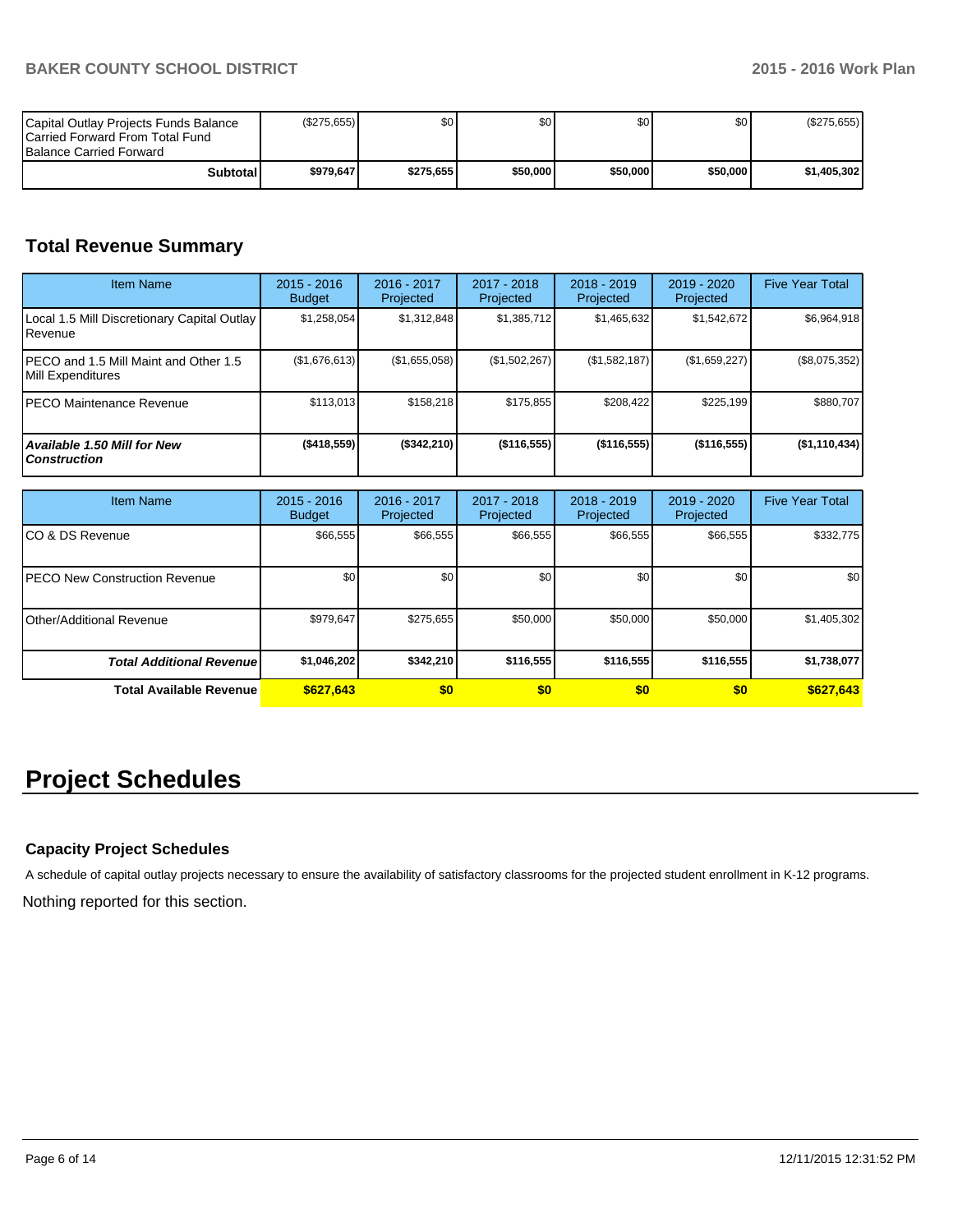| <b>Planned Cost:</b>     |  |  |  |
|--------------------------|--|--|--|
| <b>Student Stations:</b> |  |  |  |
| <b>Total Classrooms:</b> |  |  |  |
| Gross Sq Ft:             |  |  |  |

## **Other Project Schedules**

Major renovations, remodeling, and additions of capital outlay projects that do not add capacity to schools.

| <b>Project Description</b>                                     | Location | $2015 - 2016$<br>Actual Budget | $2016 - 2017$<br>Projected | 2017 - 2018<br>Projected | $2018 - 2019$<br>Projected | 2019 - 2020<br>Projected | <b>Total</b>  | Funded |
|----------------------------------------------------------------|----------|--------------------------------|----------------------------|--------------------------|----------------------------|--------------------------|---------------|--------|
| Upgrade the A/C system at the BAKER SENIOR HIGH<br>High School |          | \$627.643                      | \$01                       | ا30                      | \$0 I                      | \$0                      | \$627,643 Yes |        |
|                                                                |          | \$627.643                      | ا80                        | \$0                      | \$O I                      | \$0                      | \$627,643     |        |

#### **Additional Project Schedules**

Any projects that are not identified in the last approved educational plant survey.

Nothing reported for this section.

## **Non Funded Growth Management Project Schedules**

Schedule indicating which projects, due to planned development, that CANNOT be funded from current revenues projected over the next five years.

| <b>Project Description</b>                                          | $2015 - 2016$<br><b>Actual Budget</b> | 2016 - 2017<br>Projected | 2017 - 2018<br>Projected | $2018 - 2019$<br>Projected | $2019 - 2020$<br>Projected | Total           | Funded |
|---------------------------------------------------------------------|---------------------------------------|--------------------------|--------------------------|----------------------------|----------------------------|-----------------|--------|
| <b>BCHS</b> replacement of 2 chillers                               | \$0                                   | \$750,000                | \$750,000                | \$0 <sub>0</sub>           | \$0 <sub>1</sub>           | $$1,500,000$ No |        |
| <b>BCHS</b> replacement of<br>underground piping for A/C<br>Isystem | \$0                                   | \$0                      | \$0                      | \$750,000                  | \$7,500,000                | \$8,250,000 No  |        |
|                                                                     | \$0                                   | \$750,000                | \$750,000                | \$750,000                  | \$7,500,000                | \$9.750,000     |        |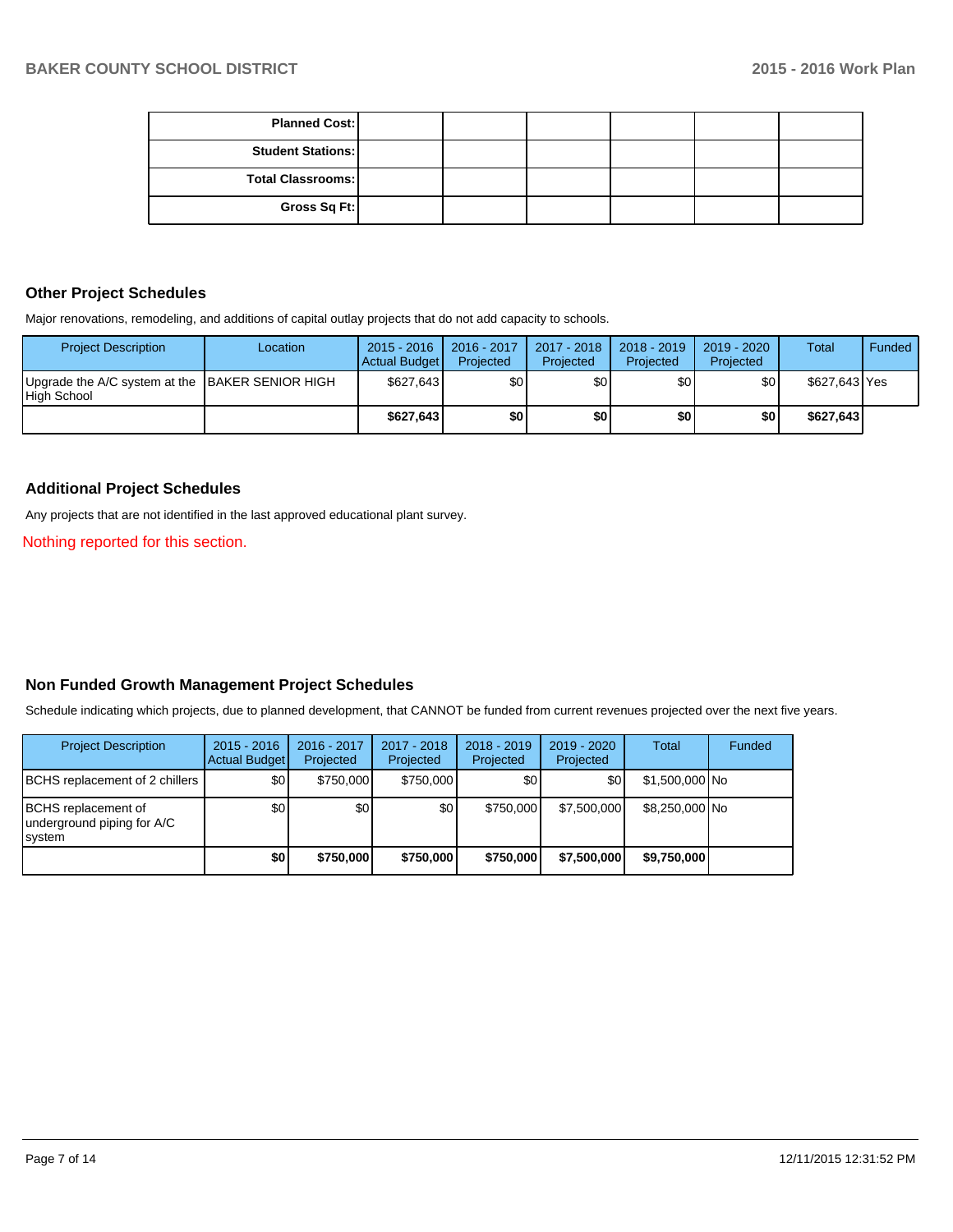# **Tracking**

## **Capacity Tracking**

| Location                                 | $2015 -$<br>2016 Satis.<br>Stu. Sta. | Actual<br>$2015 -$<br><b>2016 FISH</b><br>Capacity | Actual<br>$2014 -$<br>2015<br><b>COFTE</b> | # Class<br><b>Rooms</b> | Actual<br>Average<br>$2015 -$<br>2016 Class<br><b>Size</b> | Actual<br>$2015 -$<br>2016<br><b>Utilization</b> | <b>New</b><br>Stu.<br>Capacity | <b>New</b><br>Rooms to<br>be<br>Added/Re<br>moved | Projected<br>$2019 -$<br>2020<br><b>COFTE</b> | Projected<br>$2019 -$<br>2020<br><b>Utilization</b> | Projected<br>$2019 -$<br><b>2020 Class</b><br><b>Size</b> |
|------------------------------------------|--------------------------------------|----------------------------------------------------|--------------------------------------------|-------------------------|------------------------------------------------------------|--------------------------------------------------|--------------------------------|---------------------------------------------------|-----------------------------------------------|-----------------------------------------------------|-----------------------------------------------------------|
| <b>BAKER SENIOR HIGH</b>                 | 1,906                                | 1,810                                              | 1,203                                      | 82                      | 15                                                         | 66.00 %                                          | $\Omega$                       |                                                   | 1,183                                         | 65.00 %                                             | 14                                                        |
| IMACCLENNY 6TH<br>IGRADE CENTER          | 138                                  | 138                                                | 41                                         | 7                       | 6 <sup>1</sup>                                             | 29.00 %                                          | $\Omega$                       | $\Omega$                                          | 45                                            | 33.00 %                                             | 6                                                         |
| <b>J FRANKLIN KELLER</b><br>INTERMEDIATE | 1,014                                | 1,014                                              | 778                                        | 44                      | 18                                                         | 77.00 %                                          | $\Omega$                       |                                                   | 683                                           | 67.00 %                                             | 16                                                        |
| <b>IBAKER MIDDLE</b>                     | 1,639                                | 1,475                                              | 1,065                                      | 68                      | 16                                                         | 72.00 %                                          | $\Omega$                       | C                                                 | 1,042                                         | 71.00 %                                             | 15                                                        |
| IWESTSIDE<br><b>ELEMENTARY</b>           | 824                                  | 824                                                | 589                                        | 21                      | 28                                                         | 72.00 %                                          | $\Omega$                       | $\Omega$                                          | 496                                           | 60.00 %                                             | 24                                                        |
| <b>INEW MACCLENNY</b><br>IELEMENTARY     | 673                                  | 673                                                | 640                                        | 38                      | 17                                                         | 95.00 %                                          | $\Omega$                       |                                                   | 540                                           | 80.00 %                                             | 14                                                        |
| PRE-K/KDG CENTER                         | 630                                  | 630                                                | 406                                        | 35                      | 12                                                         | 65.00 %                                          | $\Omega$                       | C                                                 | 409                                           | 65.00 %                                             | 12                                                        |
|                                          | 6,824                                | 6,564                                              | 4,723                                      | 295                     | 16                                                         | 71.95 %                                          |                                | 0                                                 | 4,398                                         | 67.00 %                                             | 15                                                        |

The COFTE Projected Total (4,398) for 2019 - 2020 must match the Official Forecasted COFTE Total (4,398 ) for 2019 - 2020 before this section can be completed. In the event that the COFTE Projected Total does not match the Official forecasted COFTE, then the Balanced Projected COFTE Table should be used to balance COFTE.

| Projected COFTE for 2019 - 2020 |       |  |  |  |  |
|---------------------------------|-------|--|--|--|--|
| Elementary (PK-3)               | 1,445 |  |  |  |  |
| Middle (4-8)                    | 1,770 |  |  |  |  |
| High (9-12)                     | 1,183 |  |  |  |  |
|                                 | 4,398 |  |  |  |  |

| <b>Grade Level Type</b> | <b>Balanced Projected</b><br>COFTE for 2019 - 2020 |
|-------------------------|----------------------------------------------------|
| Elementary (PK-3)       |                                                    |
| Middle (4-8)            |                                                    |
| High (9-12)             |                                                    |
|                         | 4,398                                              |

## **Relocatable Replacement**

Number of relocatable classrooms clearly identified and scheduled for replacement in the school board adopted financially feasible 5-year district work program.

| Location                                 | $2015 - 2016$ | 2016 - 2017 | $2017 - 2018$ | 2018 - 2019 1 | 2019 - 2020 Year 5 Total |  |
|------------------------------------------|---------------|-------------|---------------|---------------|--------------------------|--|
| <b>Total Relocatable Replacements: I</b> | n             |             | ŋ             |               |                          |  |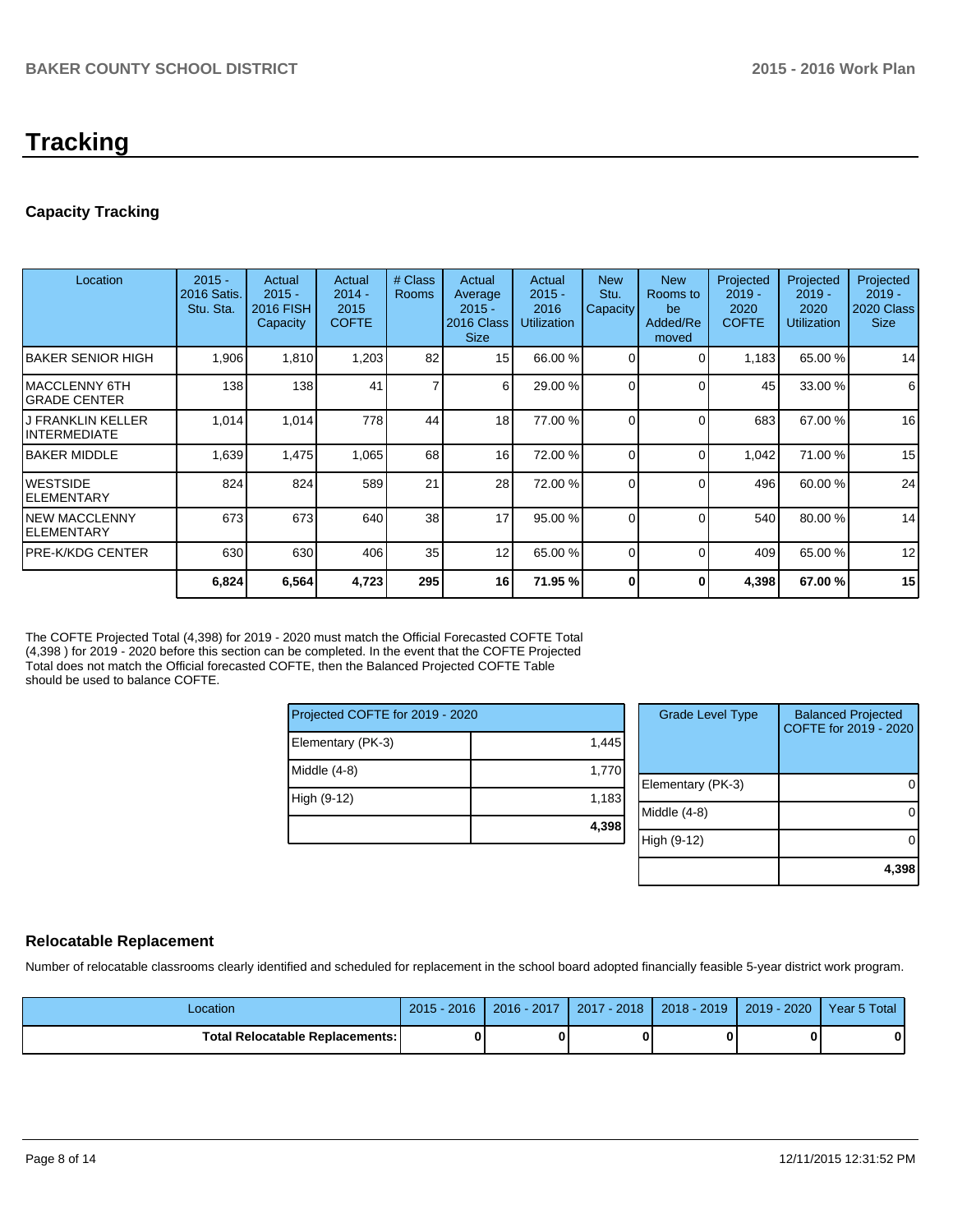## **Charter Schools Tracking**

Information regarding the use of charter schools.

Nothing reported for this section.

### **Special Purpose Classrooms Tracking**

The number of classrooms that will be used for certain special purposes in the current year, by facility and type of classroom, that the district will, 1), not use for educational purposes, and 2), the co-teaching classrooms that are not open plan classrooms and will be used for educational purposes.

| School                                 | <b>School Type</b> | # of Elementary<br>K-3 Classrooms        | # of Middle 4-8<br><b>Classrooms</b> | # of High $9-12$<br><b>Classrooms</b> | # of $ESE$<br><b>Classrooms</b> | # of Combo<br><b>Classrooms</b> | <b>Total</b><br><b>Classrooms</b> |
|----------------------------------------|--------------------|------------------------------------------|--------------------------------------|---------------------------------------|---------------------------------|---------------------------------|-----------------------------------|
| <b>Total Educational Classrooms: I</b> |                    |                                          |                                      |                                       |                                 |                                 | $\mathbf{0}$                      |
| School                                 | School Type        | # of Elementary<br><b>K-3 Classrooms</b> | # of Middle 4-8<br><b>Classrooms</b> | # of High $9-12$<br><b>Classrooms</b> | # of $ESE$<br><b>Classrooms</b> | # of Combo<br><b>Classrooms</b> | <b>Total</b><br><b>Classrooms</b> |
| <b>Total Co-Teaching Classrooms:</b>   |                    |                                          |                                      |                                       |                                 |                                 | 0                                 |

#### **Infrastructure Tracking**

**Necessary offsite infrastructure requirements resulting from expansions or new schools. This section should include infrastructure information related to capacity project schedules and other project schedules (Section 4).**

Not Specified

**Proposed location of planned facilities, whether those locations are consistent with the comprehensive plans of all affected local governments, and recommendations for infrastructure and other improvements to land adjacent to existing facilities. Provisions of 1013.33(12), (13) and (14) and 1013.36 must be addressed for new facilities planned within the 1st three years of the plan (Section 5).**

Not Specified

**Consistent with Comp Plan?** No

### **Net New Classrooms**

The number of classrooms, by grade level and type of construction, that were added during the last fiscal year.

| List the net new classrooms added in the 2014 - 2015 fiscal year.                                                                                       |                              |                                   |                                |                        | Llist the net new classrooms to be added in the 2015 - 2016 fiscal<br>Ivear. |                                   |                                |                        |  |
|---------------------------------------------------------------------------------------------------------------------------------------------------------|------------------------------|-----------------------------------|--------------------------------|------------------------|------------------------------------------------------------------------------|-----------------------------------|--------------------------------|------------------------|--|
| "Classrooms" is defined as capacity carrying classrooms that are added to increase<br>capacity to enable the district to meet the Class Size Amendment. |                              |                                   |                                |                        | Totals for fiscal year 2015 - 2016 should match totals in Section 15A.       |                                   |                                |                        |  |
| Location                                                                                                                                                | $2014 - 2015$ #<br>Permanent | $2014 - 2015$ #<br><b>Modular</b> | $2014 - 2015$ #<br>Relocatable | $2014 - 2015$<br>Total | $2015 - 2016$ #<br>Permanent                                                 | $2015 - 2016$ #<br><b>Modular</b> | $2015 - 2016$ #<br>Relocatable | $2015 - 2016$<br>Total |  |
| Elementary (PK-3)                                                                                                                                       |                              |                                   |                                |                        |                                                                              |                                   |                                | $\Omega$               |  |
| Middle (4-8)                                                                                                                                            |                              |                                   |                                |                        |                                                                              |                                   |                                | $\Omega$               |  |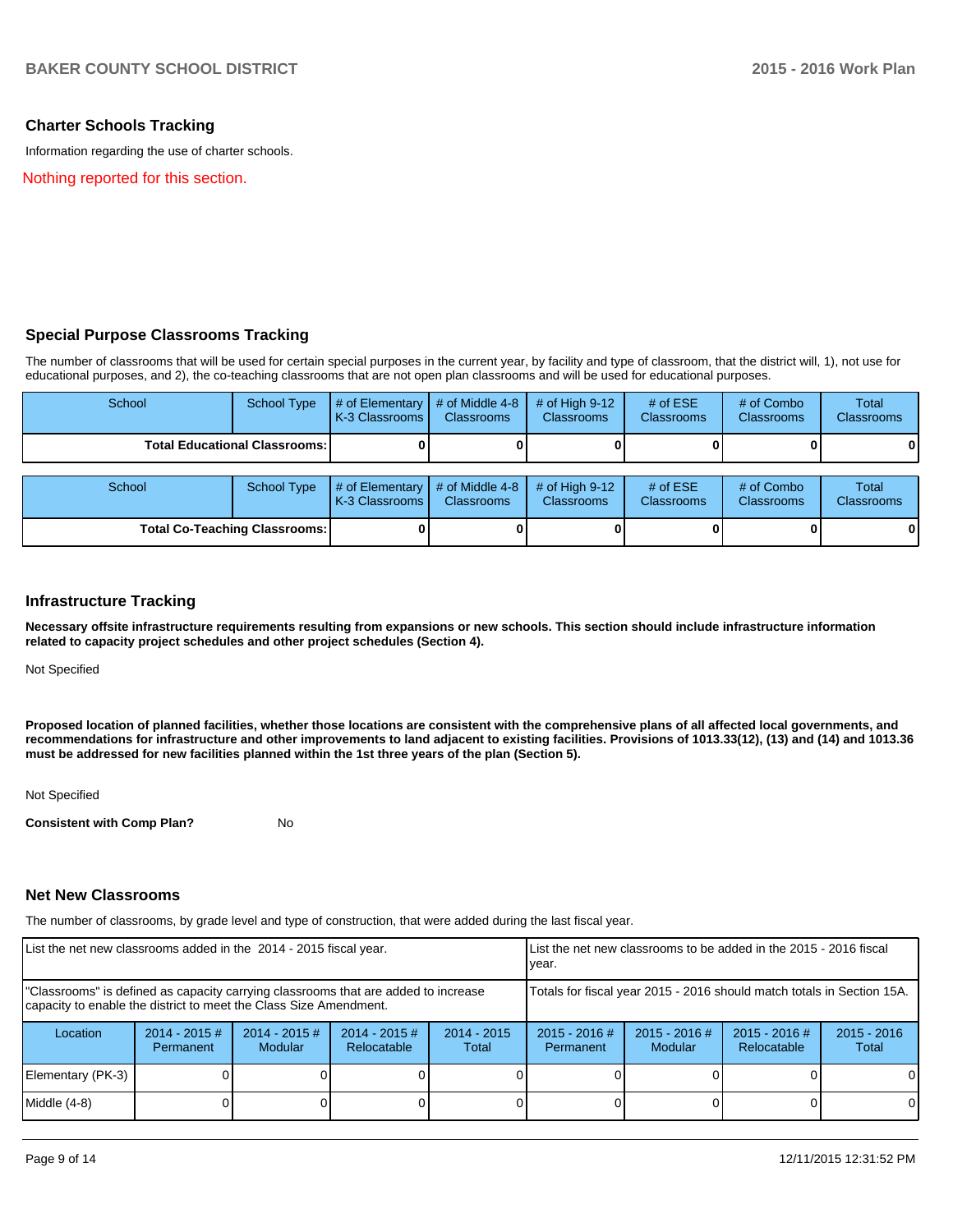| High (9-12) |  |  |  |  |
|-------------|--|--|--|--|
|             |  |  |  |  |

## **Relocatable Student Stations**

Number of students that will be educated in relocatable units, by school, in the current year, and the projected number of students for each of the years in the workplan.

| <b>Site</b>                                       | $2015 - 2016$ | 2016 - 2017 | 2017 - 2018 | 2018 - 2019 | $2019 - 2020$  | 5 Year Average |
|---------------------------------------------------|---------------|-------------|-------------|-------------|----------------|----------------|
| IBAKER SENIOR HIGH                                | 443           | 443         | 443         | 443         | 443            | 443            |
| IMACCLENNY 6TH GRADE CENTER                       |               | o           | 0           | $\Omega$    | $\Omega$       | $\overline{0}$ |
| J FRANKLIN KELLER INTERMEDIATE                    | 132           | 132         | 132         | 132         | 132            | 132            |
| <b>IBAKER MIDDLE</b>                              | 176           | 176         | 176         | 176         | 176            | 176            |
| <b>IWESTSIDE ELEMENTARY</b>                       | 72            | 72          | 72          | 72          | 72             | 72             |
| INEW MACCLENNY ELEMENTARY                         |               |             |             |             | 0              | $\overline{0}$ |
| IPRE-K/KDG CENTER                                 |               |             |             |             | $\overline{0}$ | $\overline{0}$ |
| Totals for BAKER COUNTY SCHOOL DISTRICT           |               |             |             |             |                |                |
| Total students in relocatables by year.           | 823           | 823         | 823         | 823         | 823            | 823            |
| Total number of COFTE students projected by year. | 4,655         | 4,603       | 4,536       | 4,430       | 4,398          | 4,524          |
| Percent in relocatables by year.                  | 18 %          | 18%         | 18 %        | 19 %        | 19 %           | 18 %           |

### **Leased Facilities Tracking**

Exising leased facilities and plans for the acquisition of leased facilities, including the number of classrooms and student stations, as reported in the educational plant survey, that are planned in that location at the end of the five year workplan.

| Location                          | # of Leased<br>Classrooms 2015 -<br>2016 | <b>FISH Student</b><br><b>Stations</b> | Owner | # of Leased<br>Classrooms 2019 -<br>2020 | <b>FISH Student</b><br><b>Stations</b> |
|-----------------------------------|------------------------------------------|----------------------------------------|-------|------------------------------------------|----------------------------------------|
| <b>IBAKER SENIOR HIGH</b>         |                                          |                                        |       |                                          |                                        |
| <b>WESTSIDE ELEMENTARY</b>        |                                          |                                        |       |                                          |                                        |
| <b>MACCLENNY 6TH GRADE CENTER</b> |                                          |                                        |       |                                          |                                        |
| IJ FRANKLIN KELLER INTERMEDIATE   |                                          |                                        |       |                                          |                                        |
| <b>IBAKER MIDDLE</b>              |                                          |                                        |       |                                          |                                        |
| <b>NEW MACCLENNY ELEMENTARY</b>   |                                          |                                        |       |                                          |                                        |
| <b>IPRE-K/KDG CENTER</b>          |                                          |                                        |       |                                          |                                        |
|                                   |                                          |                                        |       |                                          |                                        |

### **Failed Standard Relocatable Tracking**

Relocatable units currently reported by school, from FISH, and the number of relocatable units identified as 'Failed Standards'.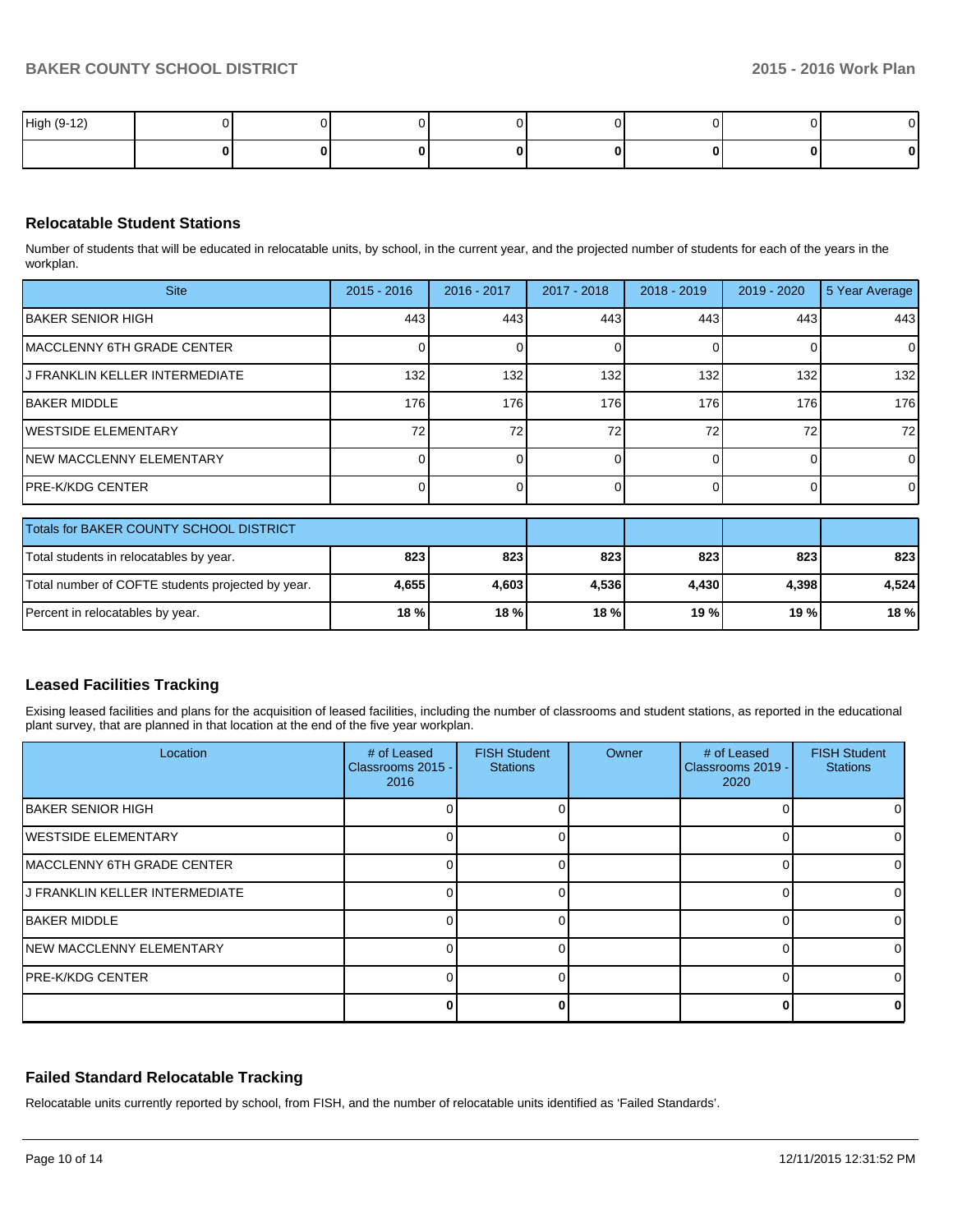Nothing reported for this section.

## **Planning**

## **Class Size Reduction Planning**

**Plans approved by the school board that reduce the need for permanent student stations such as acceptable school capacity levels, redistricting, busing, year-round schools, charter schools, magnet schools, public-private partnerships, multitrack scheduling, grade level organization, block scheduling, or other alternatives.**

The School District plans to do a Castaldi study on Keller Intermediate School during the 2015-16 school year to determine the cost of repairing the facility versus replacing.

## **School Closure Planning**

**Plans for the closure of any school, including plans for disposition of the facility or usage of facility space, and anticipated revenues.**

Not Specified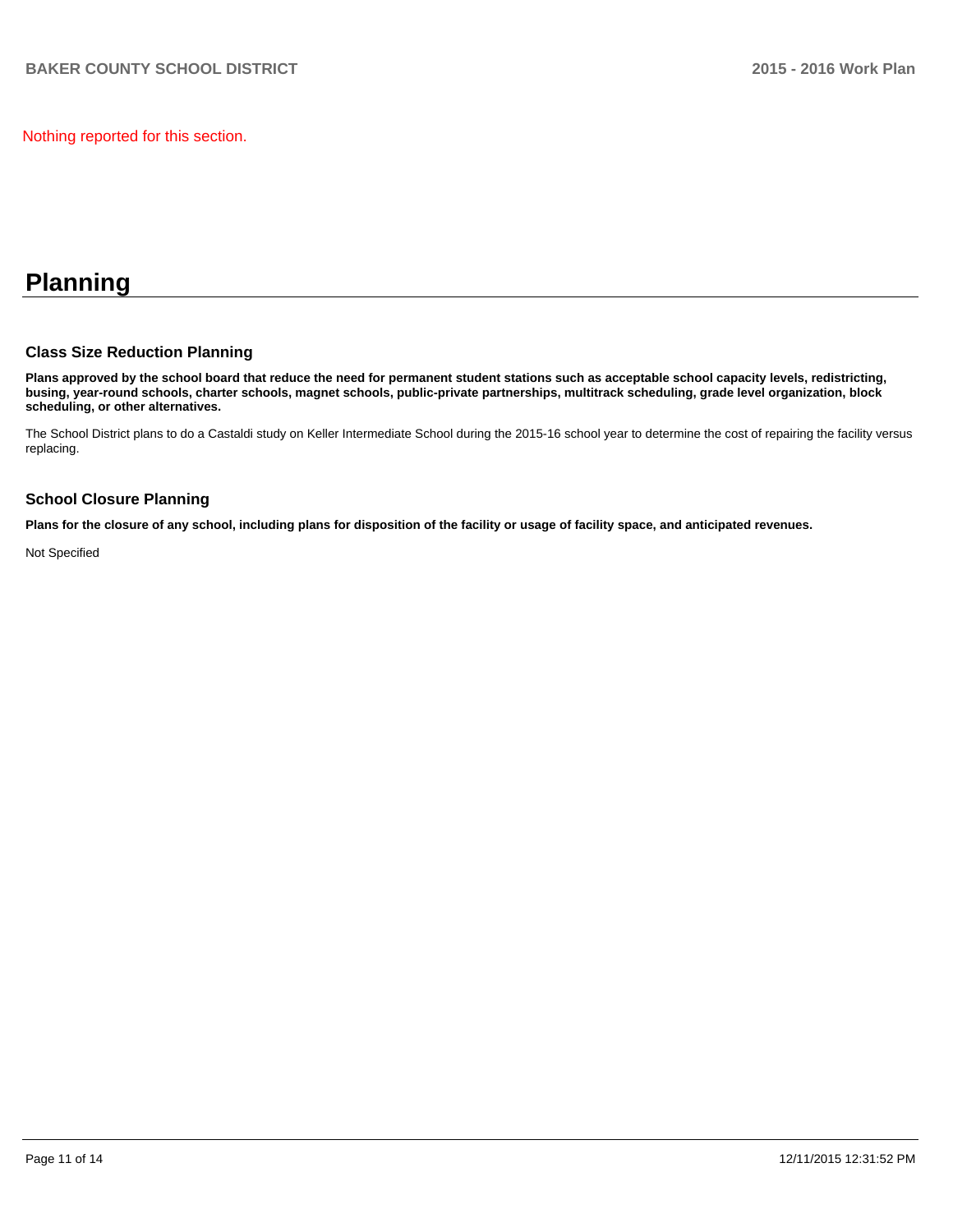# **Long Range Planning**

### **Ten-Year Maintenance**

District projects and locations regarding the projected need for major renovation, repair, and maintenance projects within the district in years 6-10 beyond the projects plans detailed in the five years covered by the work plan.

| Project                           | 2019 - 2020 / 2024 - 2025<br><b>Projected Cost</b> |
|-----------------------------------|----------------------------------------------------|
| Life Safety Upgrades              | \$100,000                                          |
| <b>HVAC Upgrade</b>               | \$500,000                                          |
| <b>Roofing Renovations</b>        | \$1,000,000                                        |
| Paving, Sealing & Stripping       | \$100,000                                          |
| <b>Electrical Upgrades</b>        | \$250,000                                          |
| <b>Flooring Upgrades</b>          | \$150,000                                          |
| <b>Painting Renovations</b>       | \$150,000                                          |
| <b>Indoor Air Quality</b>         | \$25,000                                           |
| Fire Alarm Upgrades/Certification | \$75,000                                           |
| <b>General Renovations</b>        | \$10,250,000                                       |
|                                   | \$12,600,000                                       |

## **Ten-Year Capacity**

Schedule of capital outlay projects projected to ensure the availability of satisfactory student stations for the projected student enrollment in K-12 programs for the future 5 years beyond the 5-year district facilities work program.

| Project                        | Location, Community, Quadrant or other<br>general location | 2019 - 2020 / 2024 - 2025<br><b>Projected Cost</b> |
|--------------------------------|------------------------------------------------------------|----------------------------------------------------|
| new ninth grade center         | Baker High                                                 | \$10,000,000                                       |
| New Elementary North Sanderson | <b>Baker County</b>                                        | \$25,000,000                                       |
|                                |                                                            | \$35,000,000                                       |

## **Ten-Year Planned Utilization**

Schedule of planned capital outlay projects identifying the standard grade groupings, capacities, and planned utilization rates of future educational facilities of the district for both permanent and relocatable facilities.

| Grade Level Projections         | <b>FISH</b><br><b>Student</b><br><b>Stations</b> | Actual 2014 -<br><b>2015 FISH</b><br>Capacity | Actual<br>$2014 -$<br>2015<br>COFTE | <b>Utilization</b> | Actual 2014 - 2015   Actual 2015 - 2016 / 2024 - 2025 new   Projected 2024 -   Projected 2024 -<br>Student Capacity to be added/removed   2025 COFTE |       | 2025 Utilization |
|---------------------------------|--------------------------------------------------|-----------------------------------------------|-------------------------------------|--------------------|------------------------------------------------------------------------------------------------------------------------------------------------------|-------|------------------|
| Elementary - District<br>Totals | 3.010                                            | 3.010                                         | 2.479.00                            | 82.36 %            | 800                                                                                                                                                  | 2.855 | 74.93 %          |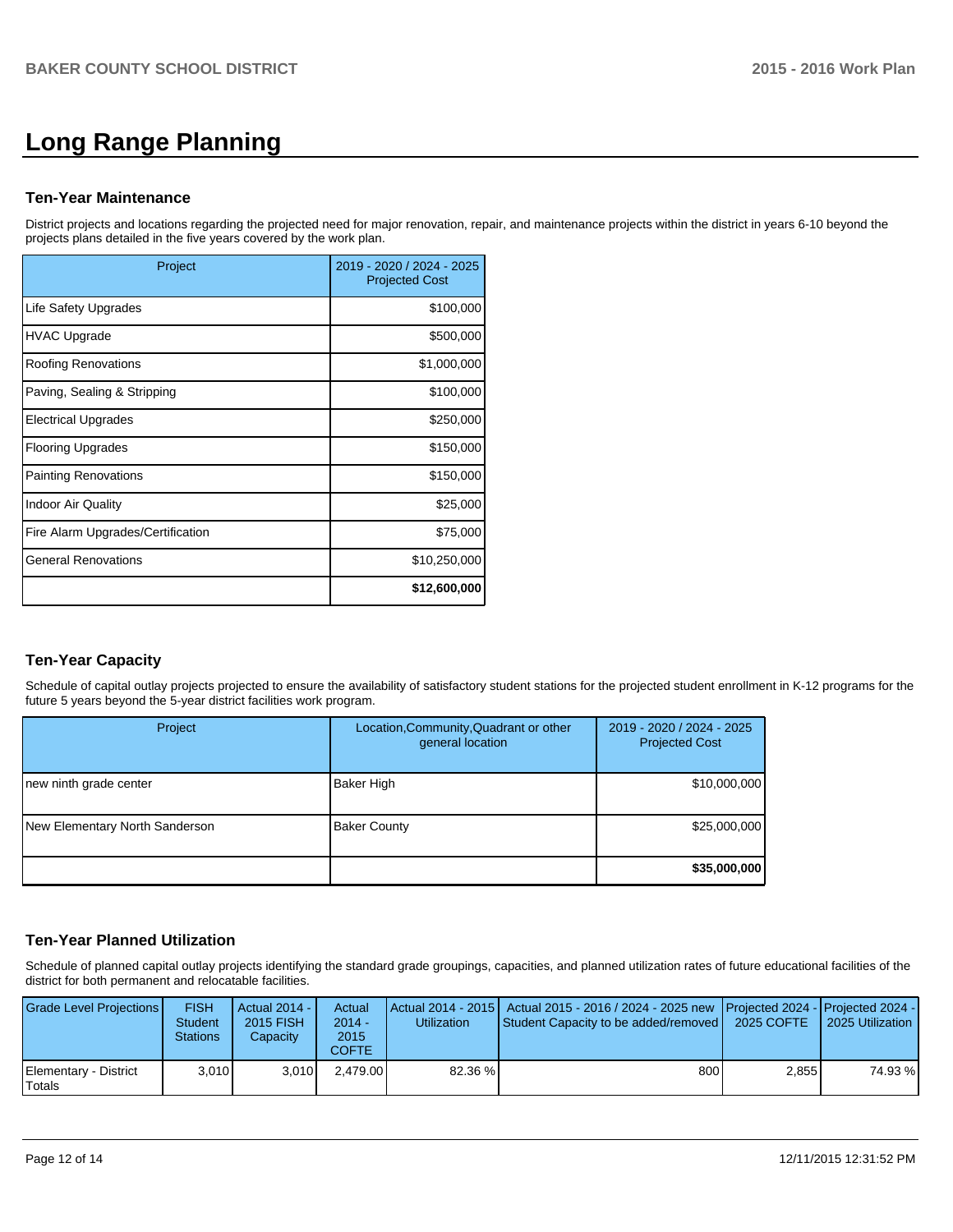|                          | 6,573 | 6,302 | 4.914.00 | 77.98 %l | ا 200.1 | 5,885 | 78.45 % |
|--------------------------|-------|-------|----------|----------|---------|-------|---------|
| IOther - ESE. etc        |       |       | 0.00     | $0.00\%$ |         | 35    | 0.00%   |
| High - District Totals   | .744  | .656  | 1.403.00 | 84.72 %  | 400     | 1,506 | 73.25 % |
| Middle - District Totals | .819  | .636  | 1.032.00 | 63.08 %  |         | .489  | 91.01 % |

**Combination schools are included with the middle schools for student stations, capacity, COFTE and utilization purposes because these facilities all have a 90% utilization factor. Use this space to explain or define the grade groupings for combination schools.**

No comments to report.

#### **Ten-Year Infrastructure Planning**

**Proposed Location of Planned New, Remodeled, or New Additions to Facilities in 06 thru 10 out years (Section 28).**

Baker High School new ninth grade center. New Elementary School and reconfigure current schools to Elementary (K-5), Middle (6-8), High (9-12).

Plans for closure of any school, including plans for disposition of the facility or usage of facility space, and anticipated revenues in the 06 thru 10 out **years (Section 29).**

Nothing reported for this section.

#### **Twenty-Year Maintenance**

District projects and locations regarding the projected need for major renovation, repair, and maintenance projects within the district in years 11-20 beyond the projects plans detailed in the five years covered by the work plan.

Nothing reported for this section.

### **Twenty-Year Capacity**

Schedule of capital outlay projects projected to ensure the availability of satisfactory student stations for the projected student enrollment in K-12 programs for the future 11-20 years beyond the 5-year district facilities work program.

Nothing reported for this section.

### **Twenty-Year Planned Utilization**